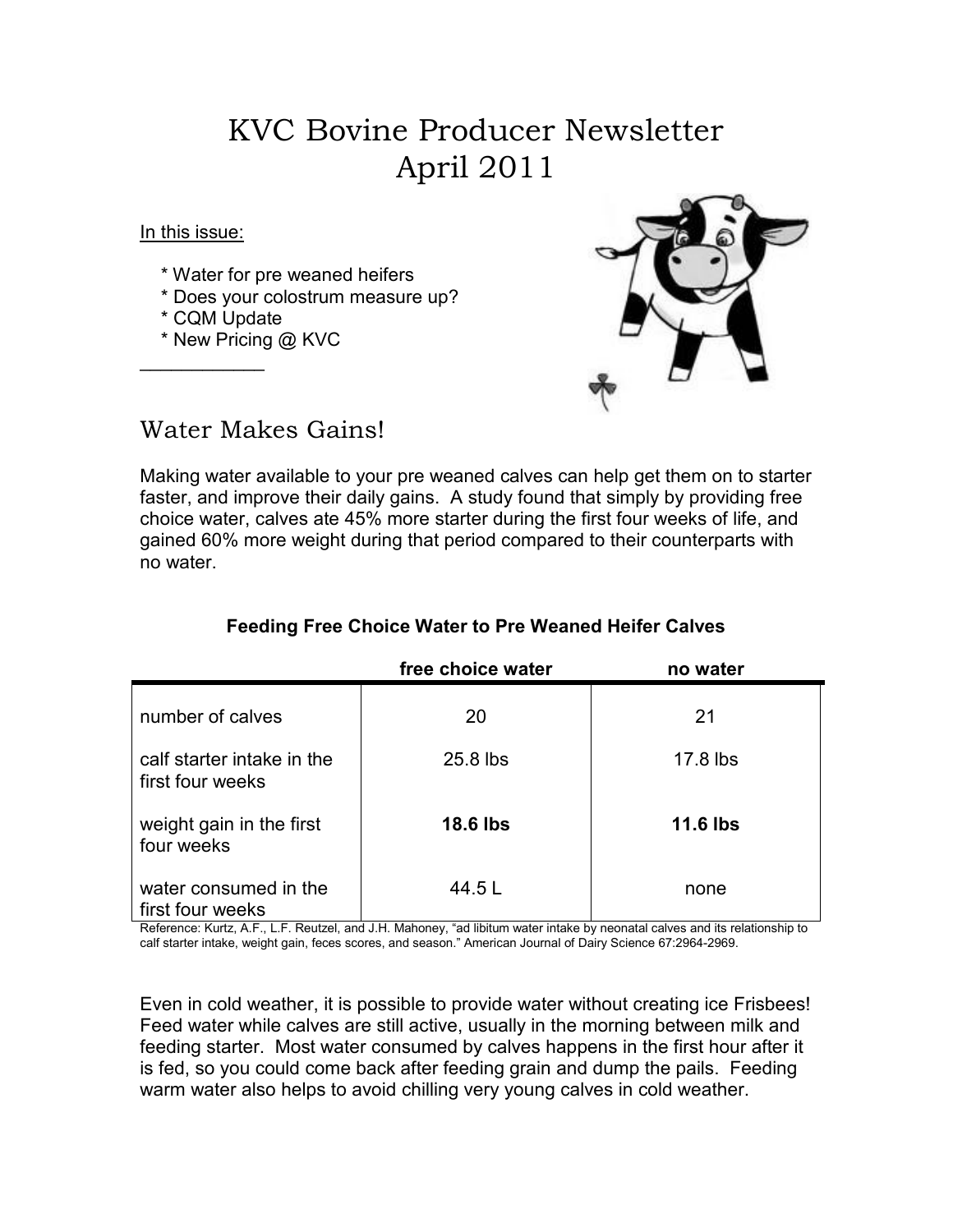

## Colostrum Checklist

How do your colostrum management practices measure up? Do they provide the maximum opportunity for your calves to grow into their genetic potential? Compare your routines with the standards in this checklist. Use these scores: 1=never, 2=seldom, 3=often, 4=usually, and 5=almost always.

1. All feeding equipment is washed after every use. It is first rinsed with lukewarm water. Hot water should not be used for the initial rinse since it will make milk proteins stick to the surface. Equipment is then scrubbed with hot soapy water and rinsed with chlorine bleach. This means both inside and outside surfaces are scrubbed.

2. Colostrum is harvested from a clean, dry udder. Proper pre and post milking procedures are followed. Buckets used are cleaned immediately after use (see #1). Colostrum contaminated with environmental bacteria greatly increases the risk of septicemia and scours. Very highly contaminated colostrum may substantially reduce the rate of antibody transfer as well.

\_\_\_\_\_ 3. Colostrum contaminated with mastitis and blood is discarded. Calves not receiving their dam's colostrum are given colostrum replacer (containing at least 100g of IgG) or stored (frozen) colostrum from a single animal.

\_\_\_\_\_ 4. Colostrum is fed to calves as soon as possible after birth. If they won't suck a bottle, calves are tubed (preferably with the calf standing). At least half of calves will get colostrum within one hour after birth, and all of them within six hours. About one-half of a heifer's ability to absorb antibodies is gone by that time.

\_\_\_\_\_ 5. Plenty of good quality colostrum is fed. Average and large calves are fed four litres. Smaller calves are fed proportionately less but still get three litres.

\_\_\_\_\_ 6. If colostrum is to be stored, it is chilled rapidly by placing 3-4 frozen water bottles with the colostrum in the fridge. When it is cool, the bottles are removed and the colostrum is moved into the freezer and identified by the dam's ID and date harvested.

7. Management practices are monitored by periodically culturing colostrum for bacteria. A 50mL sample is taken as colostrum is fed to the calf. For example, the sample would be taken as it runs out of the tube feeder or bottle.

\_\_\_\_\_ 8. Passive transfer levels are occasionally monitored by sampling 10 calves between 2 – 10 days old. A blood sample is taken to check serum protein levels, which are a good indicator of IgG levels. 80% or more calves should be passing this test.

#### **Questions? Talk to your herd veterinarian!**